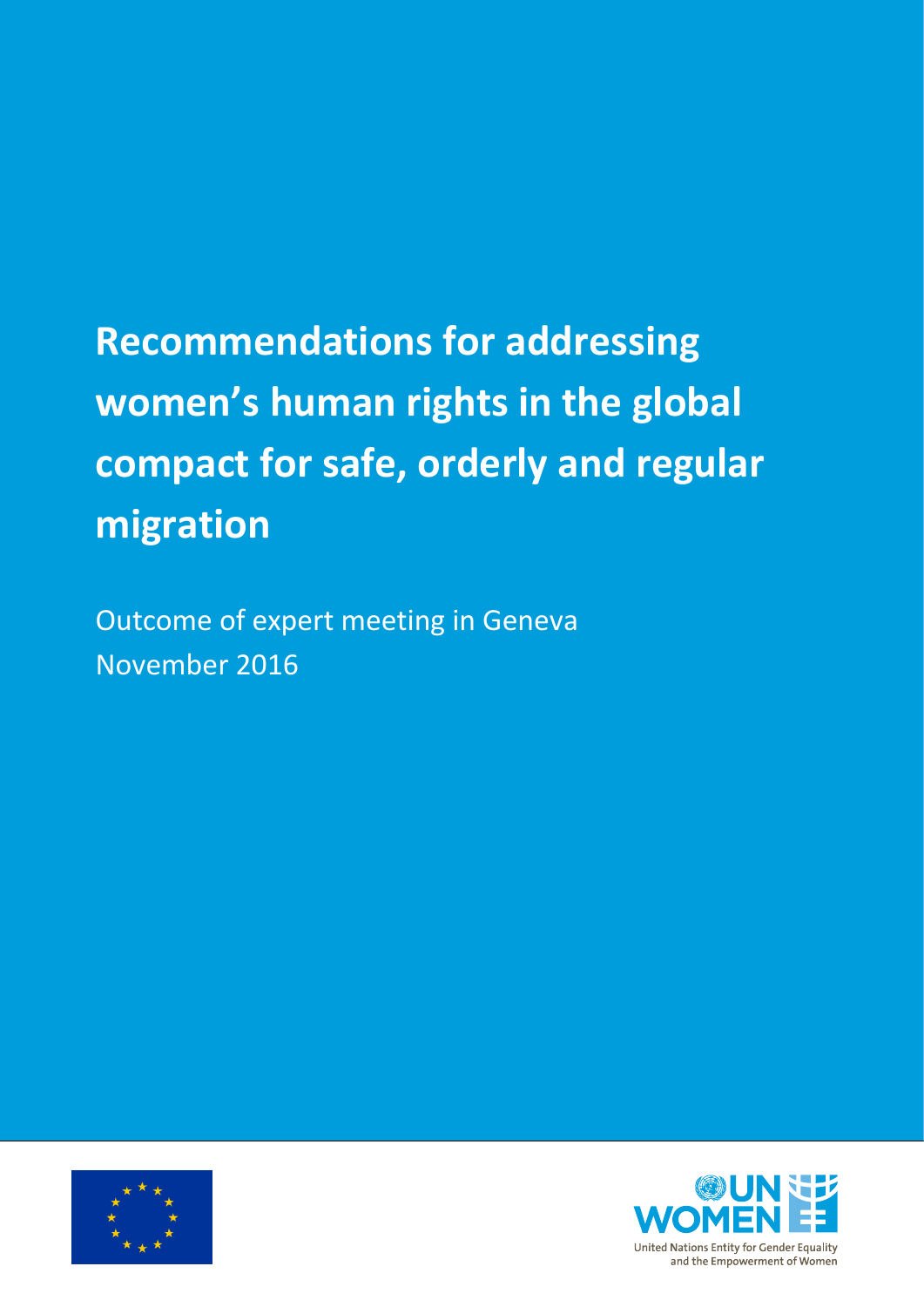



This document represents the outcome of an experts' meeting hosted by UN Women and the Office of the High Commissioner for Human Rights (OHCHR) on 21 and 22 November 2016 in Geneva. The meeting brought together experts from the Committee on the Elimination of Discrimination Against Women (CEDAW); the Committee on Migrant Workers (CMW); the Committee on the Elimination of Racial Discrimination (CERD); the Centre for Investigations and Consultation (CIC SocioPolis); Development Action for Women Network; Comision Argentina para los Refugiados y Migrantes (CAREF); Latin American Women's Rights Services (LAWRS); Mișcarea Femeilor Migrante din Moldova; the Platform for International Cooperation on Undocumented Migrants (PICUM); the Women in Migration Network (WIMN); Global Migration Policy Associates (GMPA); the International Migration Research Centre (IMRC); the International Labour Organization (ILO); the International Organization for Migration (IOM); the United Nations High Commissioner for Refugees (UNHCR), OHCHR and UN Women. Further inputs were provided during a multi-stakeholder meeting on strategies to address women's human rights in the global compact on migration organised by UN Women on 26 and 27 January 2017 in New York.

© 2017 UN Women. All rights reserved.

Produced by UN Women's Economic Empowerment Section for the Project "Promoting and Protecting Women Migrant Workers' Labour and Human Rights", supported by the European Union.

This publication has been produced with the assistance of the European Union. The contents of this publication are the sole responsibility of the authors and can in no way be taken to reflect the views of the European Union and of UN Women.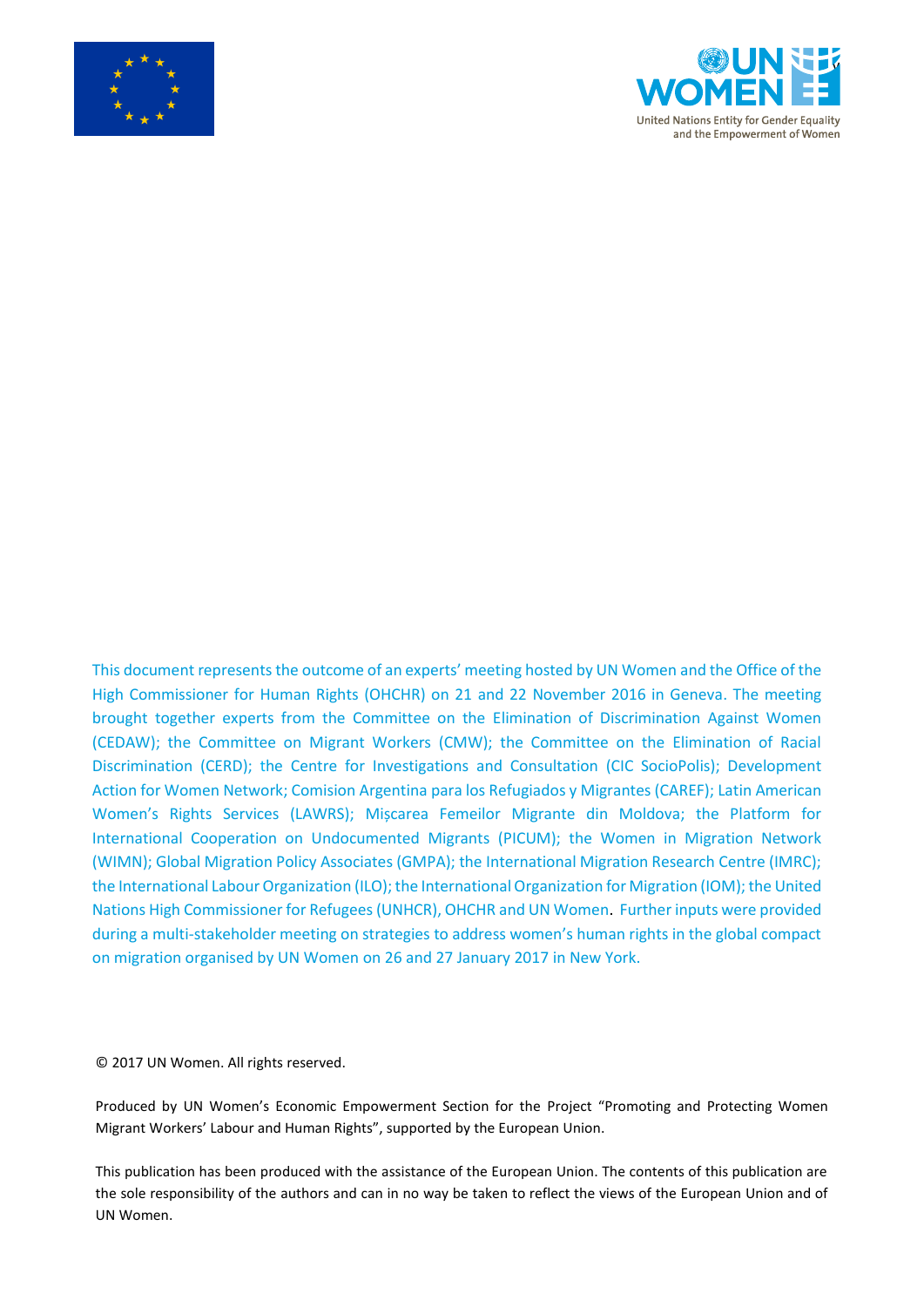## **RECOMMENDATIONS FOR ADDRESSING WOMEN'S HUMAN RIGHTS IN THE GLOBAL COMPACT FOR SAFE, ORDERLY AND REGULAR MIGRATION**

#### **1: Overarching Principles**

The following recommendations for addressing women's human rights in the global compact for safe, orderly and regular migration are grounded in international human rights law, and provide direction on the full inclusion of women's rights in the formulation and implementation of the global compact on safe, orderly and regular migration. In particular, the recommendations that follow reaffirm the legally binding obligations of States Parties under the *Convention on the Elimination of All Forms of Discrimination against Women* (CEDAW), as further elaborated in General Recommendations No. 26 (2008) on women migrant workers, and No. 32 (2014) on the gender-related dimensions of refugee status, asylum, nationality and statelessness of women; the *International Convention on the Protection of the Rights of All Migrant Workers and Members of Their Families*(ICRMW), as further elaborated in General Comments No. 1 (2011) on migrant domestic workers and No. 2 (2013) on the rights of migrant workers in an irregular situation and members of their families; the *International Convention on the Elimination of Racial Discrimination* (ICERD), as elaborated in General Recommendation No. 25 (2000) on gender-related dimensions of racial discrimination; the *International Covenant on Economic, Social and Cultural Rights* (ICESCR); and the *International Covenant on Civil and Political Rights (ICCPR)*. Further the commitments made under international labour standards through the widely ratified ILO conventions of general application as well as those that contain specific provisions on migrant workers including *the Migration for Employment Convention, 1949 (No. 97), the Migrant Workers Convention, 1975 (No. 143)* and, more recently, the *ILO Convention concerning Decent Work for Domestic Workers, 2011 (No. 189)* and the attending Domestic Workers Recommendation, 2011 (No. 201).

The following recommendations underline the need to ensure a human rights-based and gender-responsive approach to migration governance, which respects the dignity of all migrants throughout all stages of migration, and protects their rights under international law, including the principles of equality and nondiscrimination. These recommendations are informed by the *2030 Agenda for Sustainable Development*, which is grounded in international human rights law and recognizes that the systematic mainstreaming of a gender perspective in the implementation of the 2030 Agenda is crucial; <sup>1</sup> and includes in Goal 5.c the commitment to adopt and strengthen sound policies and enforceable legislation for the promotion of gender equality and the empowerment of all women and girls at all levels. The recommendations are also guided by the *Addis Ababa Action Agenda of the Third International Conference on Financing for Development,* which reiterates the need for gender mainstreaming, including targeted actions and investments in the formulation and implementation of all financial, economic, environmental and social policies. The Addis Ababa Action Agenda also includes a commitment to adopt and strengthen sound policies and enforceable legislation, and to transformative actions for the promotion of gender equality and women's and girls' empowerment at all levels, to ensure women's equal rights, access and opportunities for participation and leadership in the economy and to eliminate gender-based violence and discrimination in all its forms (par [6]).<sup>2</sup> The recommendations are also informed by the *Declaration of the High-level Dialogue on International Migration* 

**.** 

<sup>1</sup> UN General Assembly (2015) Transforming our World: the 2030 Agenda for Sustainable Development, A/Res/70/1, para 20

<sup>2</sup> UN (2015) Addis Ababa Action Agenda of the Third International Conference on Financing for Development, para 6.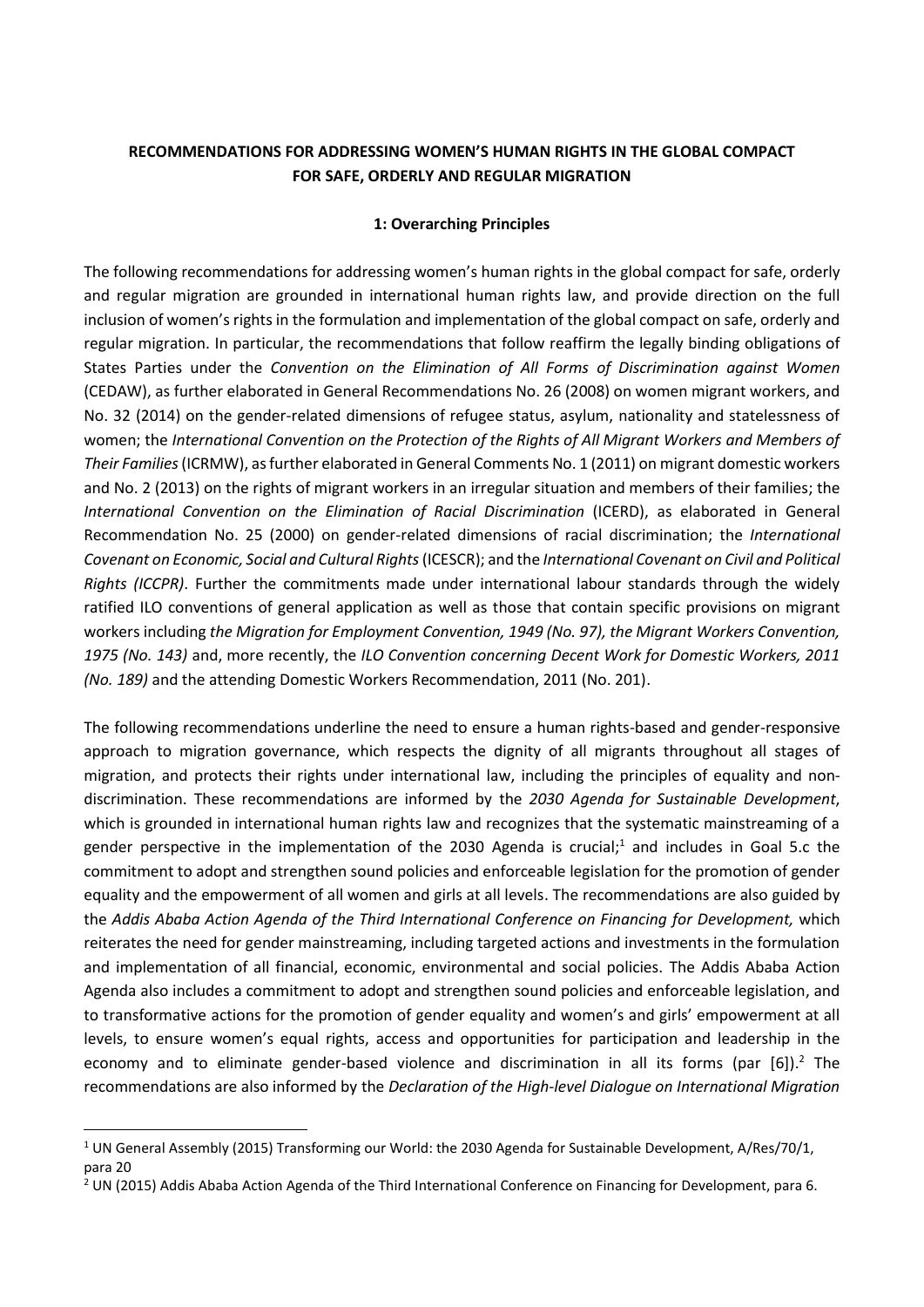*and Development* adopted in October 2013 which recognized that women and girls account for almost half of all international migrants at the global level, and the need to address the special situation and vulnerability of migrant women and girls by, inter alia, incorporating a gender perspective into policies and strengthening national laws, institutions and programmes to combat gender-based violence, including trafficking in persons and discrimination against them.<sup>3</sup>

The recommendations are further informed by the *Paris Agreement* which acknowledged the importance of gender-responsive adaptation action, and highlighted that action must respect, promote, protect and fulfil the rights of migrants, gender equality and the empowerment of women;<sup>4</sup> the Sendai Framework which highlights the gender dimensions of disaster risk reduction, including the role that women play in disaster risk reduction and the importance of women's empowerment for preparedness and capacity building for alternate livelihood means in post-disaster situations<sup>5</sup> (which may result in the temporary or permanent movement of individuals and/or communities); the *Durban Declaration* which specifically urges States to place particular focus on gender issues and gender discrimination where multiple barriers faced by migrant women intersect, and stresses that detailed research should be undertaken not only in respect of human rights violations but also on the contributions women migrants make to countries of origin and destination; <sup>6</sup> and *Habitat III*, which recognizes the need to give attention to multiple forms of discrimination faced by women and migrants, regardless of their migration status, and commits to strengthening synergies between international migration and development by ensuring safe, orderly and regular migration through planned and well managed migration policies.<sup>7</sup> The recommendations affirm and complement the Global Migration Group's *Principles and Guidelines, supported by practical guidance, on the human rights protection of migrants in vulnerable situations within large and/or mixed movements*.

The recommendations address the rights of women at all stages of migration. This includes women and migrants, including women migrant workers, across countries of origin, transit and destination, and women remaining in or returning to countries of origin, as well as those impacted by migration. Such a broad application is adopted so that the rights of women at all stages of migration are addressed, promoted and protected in the context of global structural drivers of migration and inequality.<sup>8</sup> Equally, the recommendations seek to reverse negative misperceptions and attitudes towards women's migration<sup>9</sup> and to treat all women in migration equally and without discrimination on the grounds of their migration status, intentions or migration route.

1

<sup>&</sup>lt;sup>3</sup> UN General Assembly (2013) Declaration of the High-level Dialogue on International Migration and Development, A/68/L.5, para 11

<sup>4</sup> UN (2015). Paris Agreement.

<sup>5</sup> UN (2015) Third UN World Conference on Disaster Risk Reduction, Sendai, Japan

<sup>6</sup> (2001). Declaration of the World Conference against Racism, Racial Discrimination, Xenophobia and Related Intolerance.

 $7$  UN General Assembly (2016). Draft outcome document of the United Nations Conference on Housing and Sustainable Urban Development (Habitat III), A/CONF.226/4

<sup>&</sup>lt;sup>8</sup> In particular, in relation to the global care chain, it is recognized that the interaction between women and migration can be complex and its effects far reaching; e.g. a migrant woman assuming a paid reproductive care role in a country of destination may directly and indirectly impact upon the role of a non-migrant woman in a country of origin or destination. <sup>9</sup> In particular, those trends that see women migrant workers entering precarious feminized sectors of work as a result of global structural inequalities.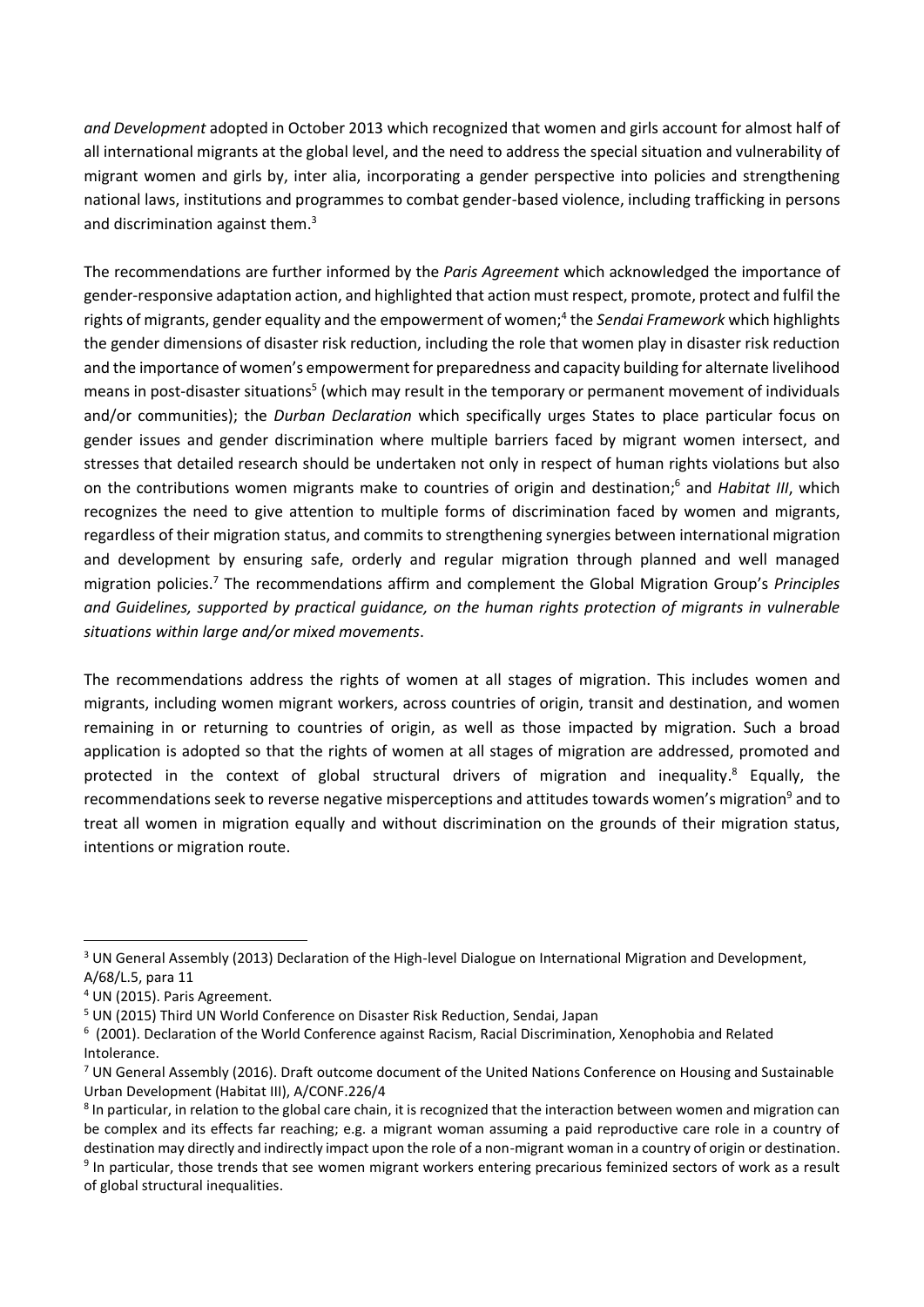The global compact on migration should **make commitments to the following with respect to women at all stages of migration in countries of origin, transit and destination regardless of categorization or status**:

- 1.1. **Eliminate all direct and indirect forms of discrimination against women at all stages of migration by any person, organization or enterprise,** recognizing that different forms of discrimination may intersect, especially on (but not limited to) the grounds of race, migration status, marital status, sexual orientation and gender identity, pregnancy, parenthood, nationality, class, ethnicity, religion or belief, age, and/or disability.
- 1.2. **Pursue by all appropriate means and without delay a policy of eliminating racial discrimination, taking effective measures to condemn all acts, manifestations and expressions of racism, racial discrimination, xenophobia and related intolerance against women in migration** and the stereotypes applied to them, including on the basis of religion or belief, and other intersecting forms of discrimination, including gender, age, physical and mental ability, sexual orientation and gender identity, and migration status. Measures should ensure that serious and extreme instances of hate speech and incitement to hatred are prohibited as criminal offences and brought for review by an independent court or tribunal. While affirming free speech, measures should challenge negative perceptions, divisive language categorizing 'good and bad migrants', references to migrants as 'illegal' and hate speech perpetuated through the media. Measures should also include implementation of the UN Secretary General's multi-stakeholder campaign to counter xenophobic and racist discourse.
- 1.3. **Develop gender-responsive, human rights-based migration policy without delay,** which recognizes the agency of women in migration, promotes their empowerment and leadership and moves away from addressing migrant women primarily through a lens of victimhood.
- 1.4. **Acknowledge the important contributions made by women migrants to sustainable development and social change in countries of origin, transit and destination**, as well as the complex interrelationship between gender, migration and development. Recognize and value women's (including migrant workers) integral and expanding contribution to global value and care chains as vital to ensuring economic growth and human development — even though women's (including migrant workers) labour is often undervalued, underpaid, de-skilled, and exploited due to gender-based stereotypes and discrimination. Recognize the positive contribution of women migrants to sustainable and inclusive development, and acknowledge that development cannot be truly sustainable and inclusive until it encompasses and fosters the full economic, social and political empowerment and the leadership of women and girls at all stages of migration.
- 1.5. **Conduct robust gender-responsive research and enhance data collection, acquisition, analysis, and accountability measures** in order to highlight the contributions made by women in migration, as well as the gendered drivers of migration (including economic, racial or gender inequality, conflict, environmental degradation and disasters), and the situation and realities of women migrants in every phase of the migration process. Enhance the capacity, collection and dissemination of data through supporting quantitative and qualitative research on migration and violations of migrant women's rights, including exploitation and trafficking, disaggregated by sex, age, and migration status (and intersecting factors including race, ethnicity, and nationality where possible) in order to enhance gender-responsive and evidence-based policies, inform advocacy, challenge negative perceptions and prevent abuses and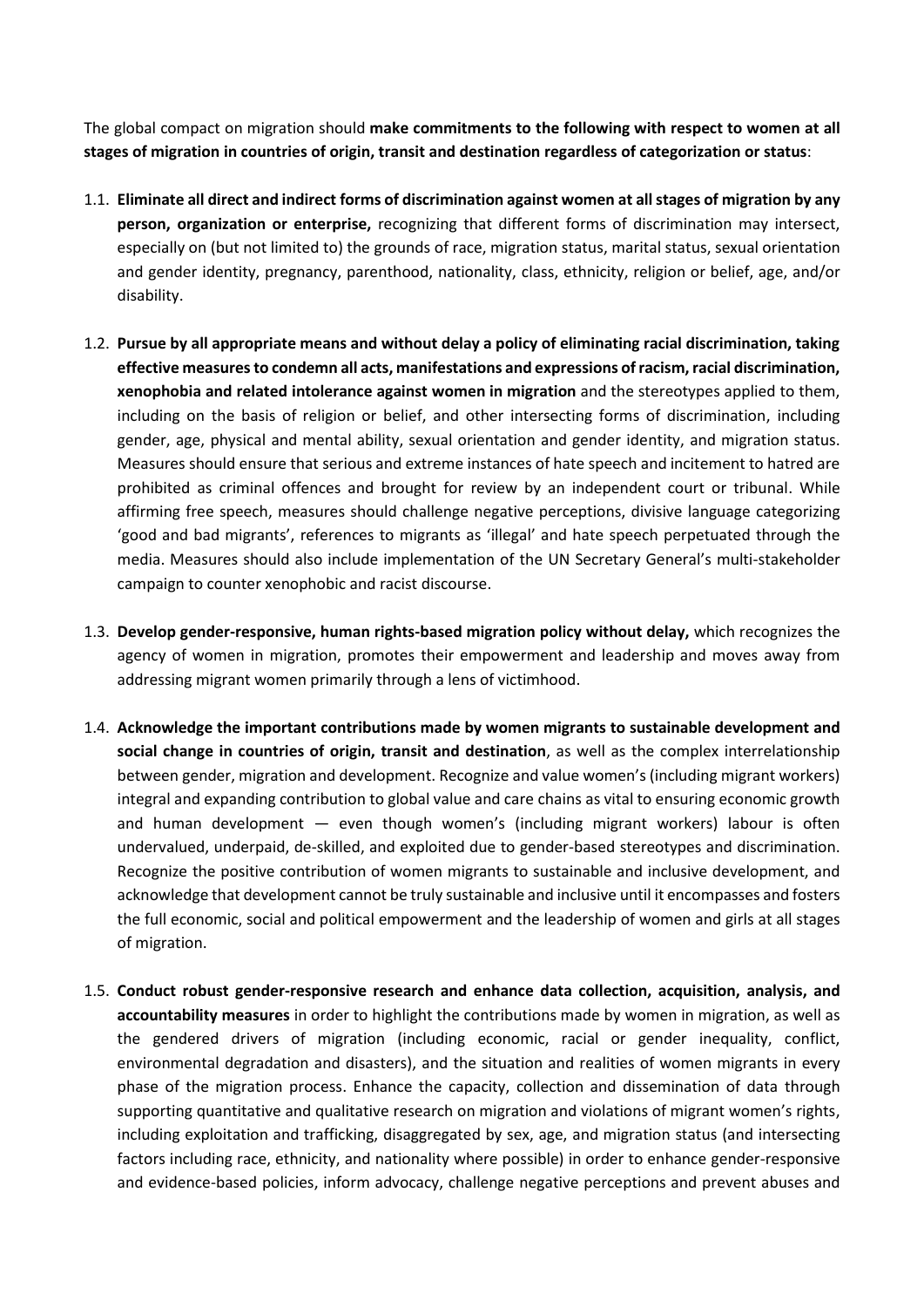exploitation. Further, gather specific data on the number and sex of migrants in transit and at bordercrossings, including interceptions, detentions, deaths, abuse and injury at maritime, land or air borders. Encourage data sharing, respecting at all times that such data gathering must not compromise privacy rights and cannot be used for immigration enforcement purposes.

- 1.6. **Build the capacity of policy makers and decision making bodies** to ensure that they adequately promote and protect the rights of women in migration in their approach to economic and social development, migration governance and labour management.
- 1.7. **Ensure the development, implementation, monitoring and evaluation of policies and legislative frameworks are transparent and participatory,** including by ensuring the meaningful and effective participation of women migrants, civil society, and migrant women's organisations, without fear of reprisal; as well as ensuring unrestricted access of independent monitoring bodies, national, regional and international human rights mechanisms, ombudspersons, national preventive mechanisms and other relevant bodies to locations and information required to effectively monitor human rights of migrant women and girls.
- 1.8. **Ensure that gender-responsive and human rights-based policies and programmes are adequately resourced**, such as through the allocation of financial resources to State and non-State actors to research, design and implement migration policies which promote and respect the human rights of women at all stages of migration. Adequate resourcing should also include human resources through the establishment of special inter-departmental monitoring, co-ordination and intervention bodies, which should have operational capacity to address the needs of migrant women and girls at all stages of migration.
- 1.9. **Ratify international conventions (and withdraw all reservations) that promote and protect the rights of women at all stages of migration and incorporate their provisions into national law;** in particular, the International Convention on the Protection of the Rights of all Migrant Workers and Members of Their Families, the Convention on the Elimination of All forms of Discrimination against Women and its Optional Protocol, the International Convention on the Elimination of Racial Discrimination, the Convention on the Rights of the Child, the International Covenant on Economic, Social and Cultural Rights, the International Covenant on Civil and Political Rights, ILO conventions including the ILO Convention concerning Decent Work for Domestic Workers, 2011 (No. 189), the 1954 Convention relating to the Status of Stateless Persons and the 1961 Convention on the Reduction of Statelessness.

## **2. Improving migrant women's access to migration pathways that promote empowerment and protect rights**

- 2.1. **Provide access to migration pathways which promote empowerment of women and protect their rights**. Review and repeal all gender discriminatory provisions which constitute restrictions or exclusions in law or practice that limit opportunities for women and girls to migrate, or that do not recognize the capacity, autonomy and agency of women and girls in decision making.
- 2.2. **Eliminate sex-specific bans and discriminatory restrictions on women's migration** which limit the mobility rights of women migrants on the basis of age, marital status, migration status, pregnancy and/or maternity status, among other factors. Lift restrictions that ban out-migration for women migrants to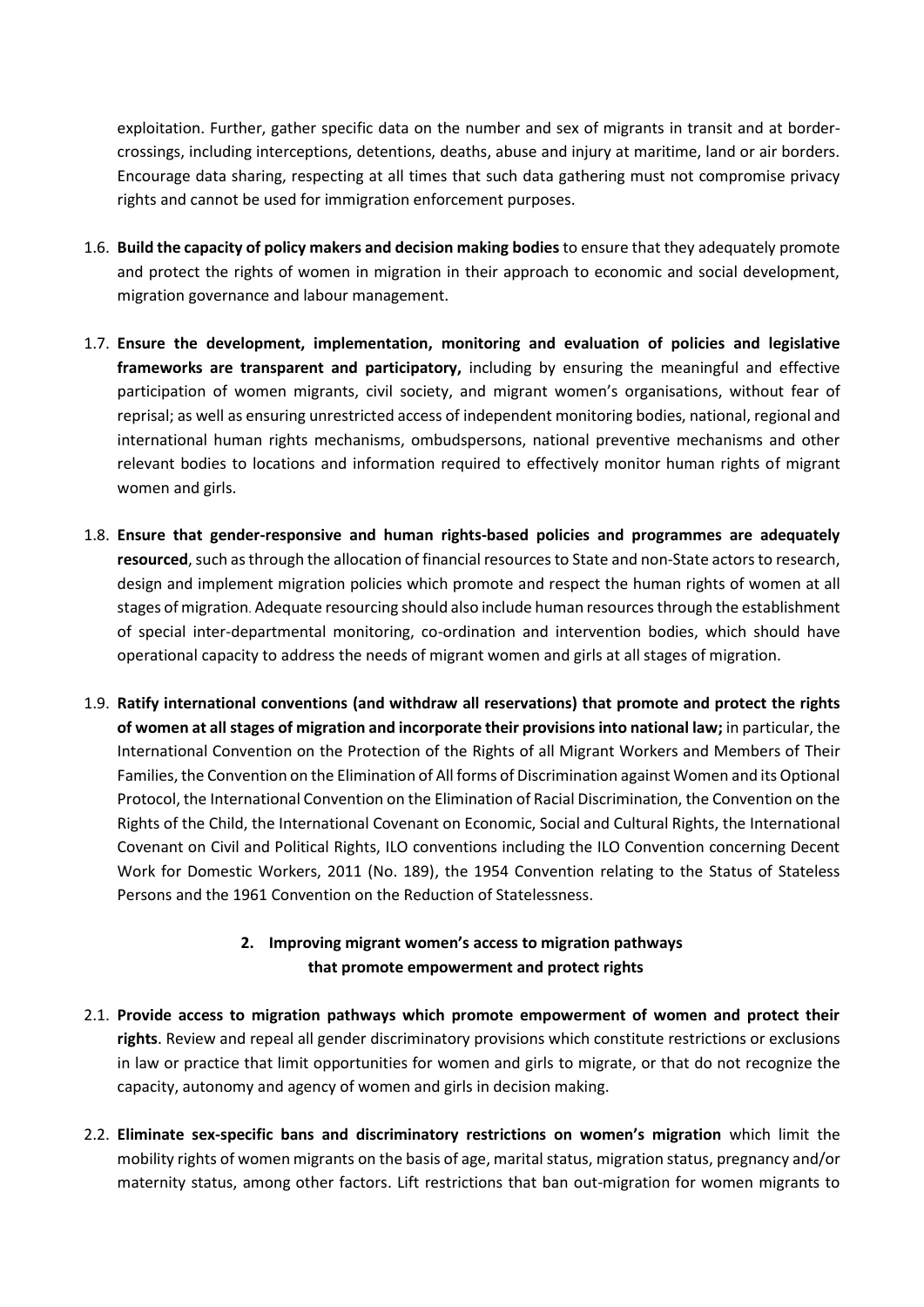specific regions or States, as well as those that require women to obtain permission from a spouse or male guardian to obtain a passport to travel. Further, ensure that visa schemes do not discriminate against women, such as by restricting their employment to job categories where women predominate and from job categories where men predominate, or by excluding female-dominated occupations from visa schemes. Repeal laws or regulations which prohibit women migrant workers from marrying nationals or permanent residents, becoming pregnant or securing independent housing, and ensure access to family reunification for women in migration.

- 2.3. **Ensure that the irregular entry, stay and work of migrants is not considered a criminal offence** and that any administrative sanctions applied to irregular entry are proportionate and reasonable; taking into account all circumstances of entrance and stay, in particular in the event of death, divorce or spousal separation from a migrant worker with regular status. Ensure that migrants are not liable for criminal prosecution for having used the services of smugglers. Ensure at all times that measures aimed at addressing irregular migration and combating transnational organized crime do not adversely affect the human rights and dignity of women and girls, including transgender women and girls, and do not criminalize them or their movement, including before departure, during transit, at borders, in destination countries and upon return; recognizing that, among other things, restrictive and securitized policies foster the vulnerability of women and girls to trafficking and sexual exploitation.
- 2.4. **Prevent and combat trafficking and exploitation of women and girls in line with international human rights law, norms and standards**, recognizing the increased risk of trafficking that women and girls face due to economic precarity, conflicts, post-conflict contexts and natural disasters, and when they lack nationality and identity documents.
- 2.5. **Develop and provide access to programmes that seek to regularize the status of migrants or lead to permanent residence**, with specific measures taken to address migrant women and girls with irregular migration status or who are stateless in countries of transit or destination, in particular in situations where children are unaccompanied or where women have been victims of crime, abuse or exploitation.
- 2.6. **Recognize the particular vulnerabilities of women and girls rendered stateless** through changes in national borders or definitions of citizenship (discriminatory or otherwise), through laws that do not extend citizenship to migrants and for children born to women with an irregular status, among other factors.
- 2.7. **Establish, operate and maintain adequate, gender-responsive systems for effective search and rescue at sea**, ensuring that search and rescue operates under a broad understanding of distress. Ensure that such measures are proactive and in accordance with international laws, with the primary objective of saving lives. Establish and support efforts to search for people who have disappeared or died on their journey; and facilitate recovery, identification and transfer of human remains and notification of families, both at the national and transnational levels.
- 2.8. **Promote joint action between States**, trade unions and other non-State actors including migrant women organisations, focusing on greater sharing of information and good practices, including in the identification of perpetrators of violations, abuse and exploitation. Encourage cooperation within the framework of joint pilot projects that produce shared results and shared learning. Ensure that all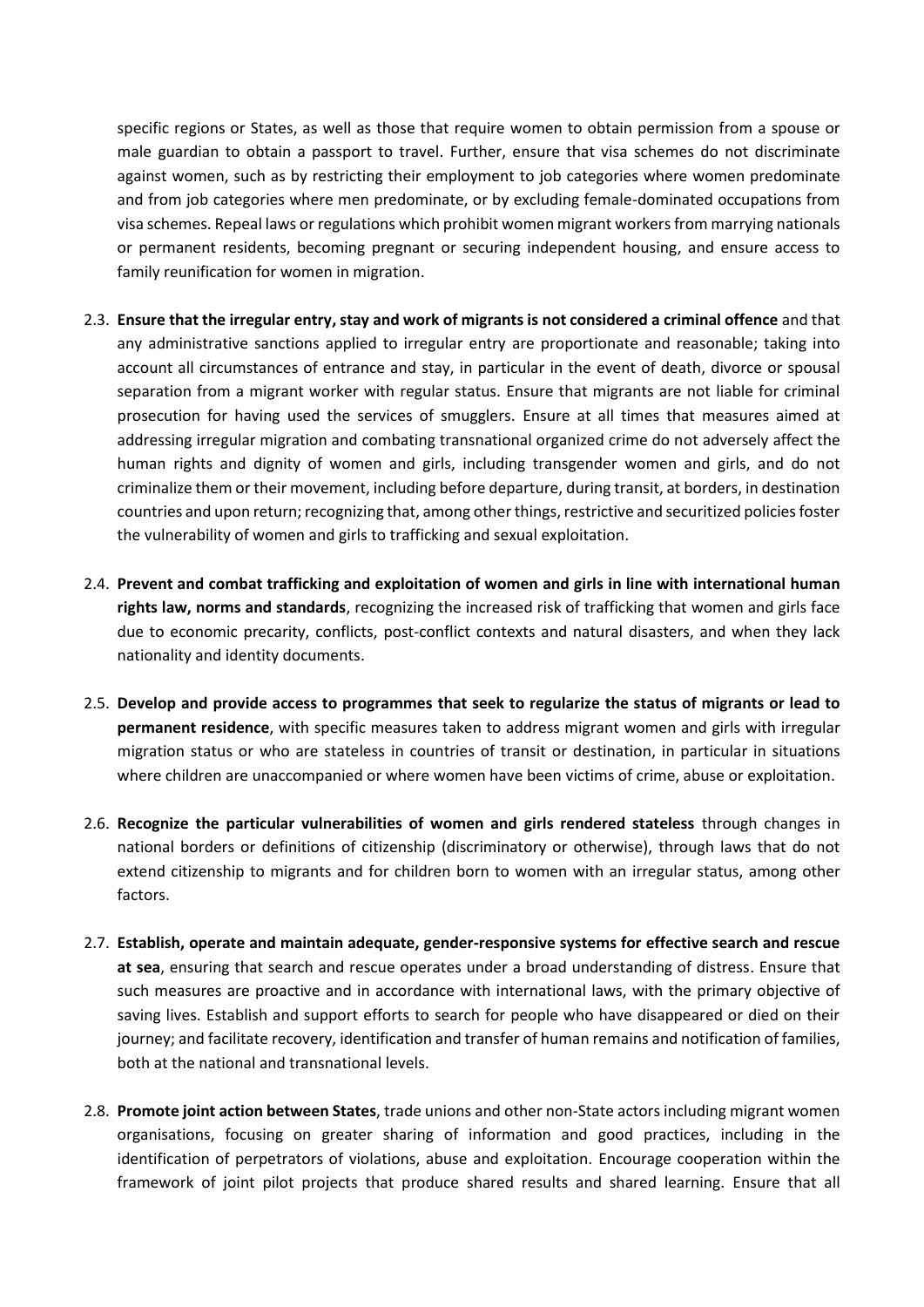agreements are transparent, publicly available and incorporate measures for oversight, monitoring and enforcement. Encourage the conclusion of binding bilateral, multilateral or regional agreements that are in line with international human rights law, norms and standards and promote the rights of migrant women and girls.

### **3. Women's human rights through all stages of migration**

- 3.1. **Ensure that migrant women enjoy access to economic, social and cultural rights that is equivalent to that of nationals,** in line with international human rights law, norms and standards, including education, decent work, training, housing, social benefits and healthcare services, including sexual and reproductive health and mental health services.
- 3.2. **Ensure that migrant women enjoy access to civil and political rights that is equivalent to that of nationals**, in line with international human rights law, norms and standards, including access to justice, public and political life and personal security within the home, at work, at school and public spaces.
- 3.3. **Guarantee all migrant women their right to freedom of movement,** in line with international human rights law, norms and standards, including the right of all women to leave any country including their own.
- 3.4. **Ensure that information on the rights of women in migration is available and accessible** in countries of origin, transit and destination. Information should be easy to understand and encompass the right to freedom of movement, economic social and cultural rights, civil and political rights, labour rights, freedom from harm, as well as information on available remedies, access to justice and complaint mechanisms in case of violations. Information should provide clarity on the risks and realities of all regular and irregular migration channels.
- 3.5. **Develop and provide gender-responsive and human rights-based tools and training to State and non-State actors** such as relevant public and private recruitment agencies, employers, the judiciary and relevant State employees, including judicial officers, border officials, law enforcement personnel, local authorities, immigration authorities, labour administration and social service and health-care providers, consulates or embassies, or their agents. Adequately equip such actors to identify and address the distinct needs of women and girls in migration, including on the gendered and intersectional nature of rights abuses, in order to ensure the fulfilment of their human rights at all stages of migration, ensuring at all times that tools and training incorporate measures for monitoring and supervision and are based on international human rights standards.
- 3.6. **Ensure human rights-based, safe, culturally appropriate and gender-responsive spaces and processes at borders**, including pre-identified and adapted places of arrival/disembarkation allowing for reception and assistance which meet human rights and humanitarian standards, including adequate medical screening, vulnerability assessments and psychological aid; also including the provision of culturally and linguistically appropriate and adequately trained women case workers, lawyers, interviewers and independent interpreters, and ensure childcare is made available during interviews, allowing for any request for human rights protection and/or international protection to be made in a safe, culturally appropriate and gender-responsive environment; ensure access to justice and due process at all times in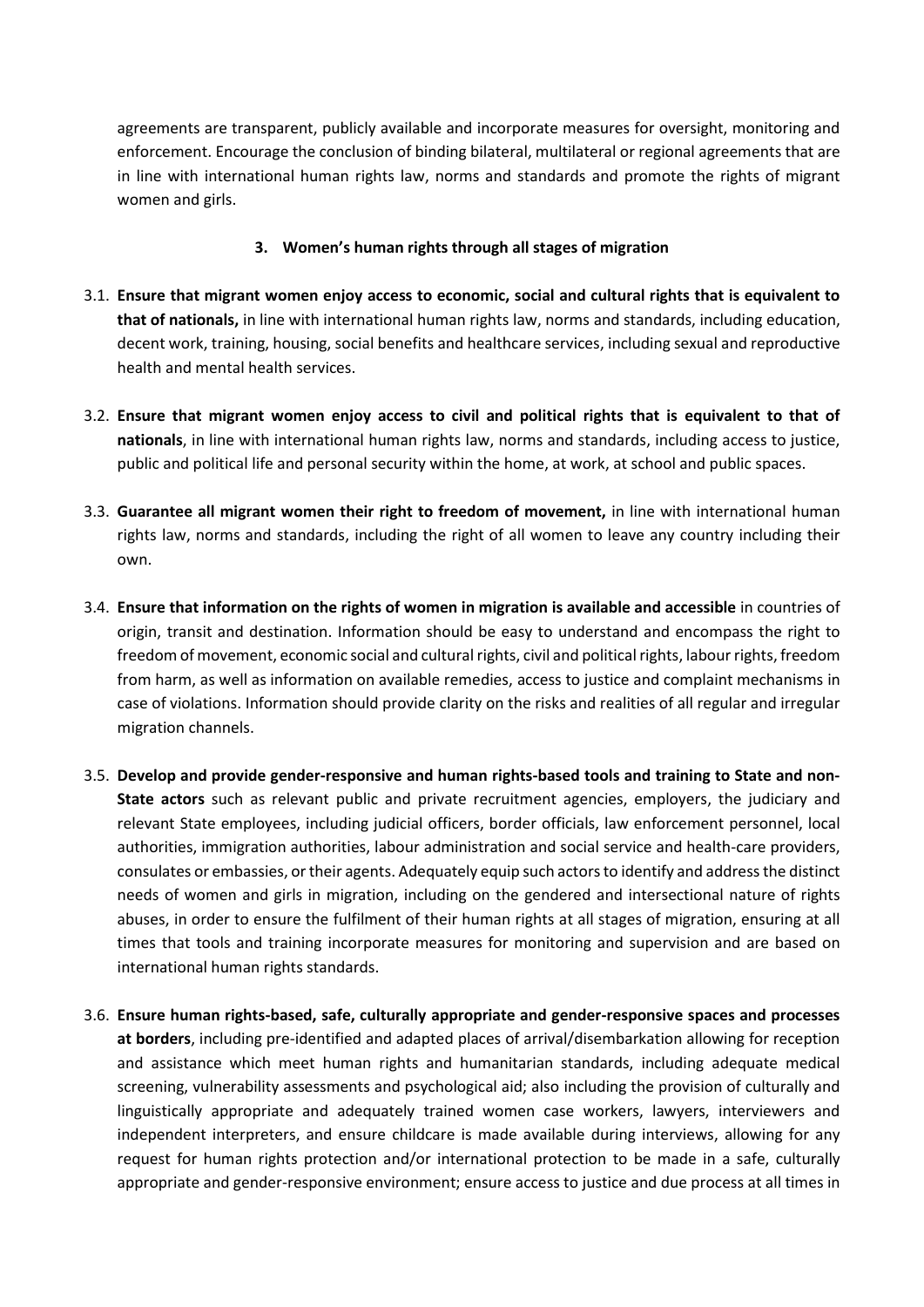accordance with international law, paying particular attention to pregnant women, migrants with medical conditions, disabilities, elderly, lesbian, gay, bisexual, trans and/or intersex (LGBTI) migrants and children in screening and interviewing processes. Affirm and implement the *Recommended Principles and Guidelines on Human Rights at International Borders*from the Office of the High Commissioner for Human Rights (OHCHR).

- 3.7. **Ensure the right of migrant women to liberty and establish a presumption against immigration detention in law.** Make targeted efforts to progressively eliminate all forms of immigration detention of migrants and proactively pursue and promote alternatives wherever possible. Where detention for immigration-related purposes is used, ensure it is never mandatory or automatic, it must only be a measure of last resort, determined on a case-by-case basis, reviewed by a court of law and implemented in line with international human rights law and its procedural safeguards. Immediately cease the detention of children, ensuring non-custodial and community-based alternatives to detention are provided for them and their parents. Ensure that migrants with special protection needs are not placed in detention, including but not limited to pregnant or nursing migrants, elderly migrants, migrants with a disability, survivors of torture or trauma, migrants with physical or mental health needs, trafficked persons, stateless persons and refugees.
- 3.8. **While working towards eliminating the practice of immigration-related detention, ensure conditions of detention meet minimum international standards and provide for the dignified and humane treatment of all detainees,** ensuring that migrants are not subject to prison-like conditions. Protect against the particular risks of exploitation, abuse and sexual or gender-based violence, including other forms of violence that immigration detention poses for migrant women, LGBTI or gender non-conforming people and people with disabilities. Provide gender-responsive facilities which ensure women and girls are not discriminated against in asset allocation and control over resources, with processes adequately addressing the gendered needs of migrants. Provide well-lit, safe and private gender-responsive water, sanitation and hygiene (WASH) facilities and access to sexual and reproductive health services.
- 3.9. **Ensure that independent residency status for women is secured**, in particular to allow for the regularized and legal stay of women who experience or are at risk of gender-based and other forms of violence and abuse including from an employer, spouse, partner, family member, or other actors. Ensure that the immigration status of women migrant workers, including domestic workers, is not conditional on the sponsorship or guardianship of a specific employer, since any such arrangement may unduly restrict the freedom of movement of women and increases their vulnerability to exploitation and abuse, including in conditions of forced labour or servitude, with special attention given to sex workers. Incorporate safeguards to identify situations of forced marriage. Ensure migrant women are provided with contact information for consulates, criminal justice services and migrant women organisations, and are made aware of their right to seek help and protection from these services without reprimand or removal.
- 3.10. **Ensure that all women, including migrant women, are able to acquire, change, retain and confer their nationality on an equal basis as men,** and that such a right is reflected in nationality laws in compliance with international human rights law.
- 3.11. **Ensure individual identity documentation is provided to all migrant women and girls**, specifically with the aim of ensuring access to services required to protect and guarantee their rights. Prevent any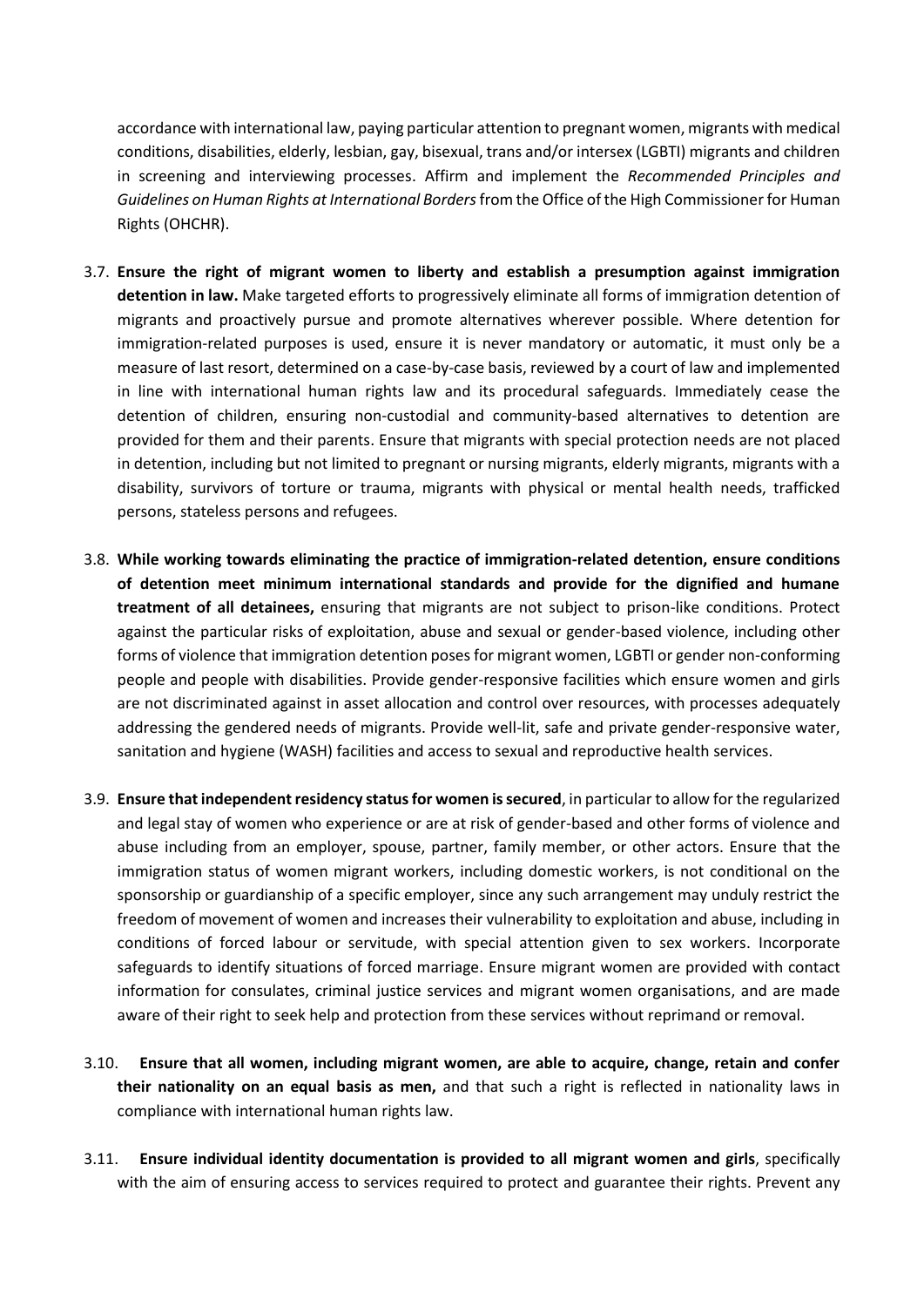form of gender-based discrimination; and ensure equal and independent access to travel and identity documents are provided to women and girls at all stages of migration. Prohibit the confiscation and destruction of travel and identity documents by State and non-State actors, employers and recruitment agencies.

- 3.12. **Ensure the effective separation between immigration enforcement activities and public service provision by State and non-State actors, or 'firewalls,'** so that immigration enforcement authorities are not able to access information concerning the immigration status of individuals who seek assistance or services from medical facilities, schools, local authorities and other social service institutions, or when they are seeking to access justice mechanisms. Ensure that such institutions do not have an obligation to inquire or share information about their clients' migration status. Such firewalls are also necessary between labour, housing, law enforcement and immigration and border enforcement to ensure access to remedy, including compensation for rights abuses of migrant women.
- 3.13. **Ensure the widest protection of the family unity of migrants**, facilitating family reunification, and preventing arbitrary or unlawful interference with the right of migrants to the enjoyment of private and family life. Take positive measures, both at the domestic level and as appropriate in cooperation with other States to ensure the unity or reunification of families. Facilitate migrants' communication with family members. Ensure that family registration processes recognize the various forms of family that exist and do not practise heteronormative, gendered or other stereotyped or prejudicial assumptions in registering family representatives. Recognize the importance of family reunification schemes for migrant workers that are not directly or indirectly discriminatory on the basis of sex or sexual orientation. Facilitate the reunification of migrant workers with their spouses or persons who have a relationship with the migrant worker that, according to applicable law, produces effects equivalent to marriage, as well as with any dependent children or other dependent persons who are recognized as family by applicable legislation or applicable bilateral or multilateral agreements between States concerned. Refrain from conditioning the right to family reunification on the basis of income.
- 3.14. **Ensure that involuntary returns, deportations, removals and readmissions are ordered only in the event that all judicial options have been exhausted** and that, where this is the case, each case is treated individually, with due process and access to justice in accordance with international law, and in consideration of the gender-related circumstances, the situation as it relates to family unity and the risks of human rights violations in the country of origin, transit and destination.
- 3.15. **Adopt policies and programmes that aim to enable women migrants to fully participate in the societies of both the destination country and the country of origin**, including labour market integration, social inclusion and political participation in ways that are respectful of their identity and protective of their human rights, recognizing that the outcomes can include greater peace and prosperity for the community and country.
- 3.16. **Take measures to ensure women's right to live free from any form of violence**. Promote multistakeholder strategies to prevent violence, including domestic violence and intimate partner violence, sexual and gender-based violence, harmful practices, violence in the workplace, racial, ethnic and religious violence, xenophobic violence and other forms of violence. Set up monitoring systems that allow for identification of women and girls at heightened risk of sexual exploitation, abuse and discrimination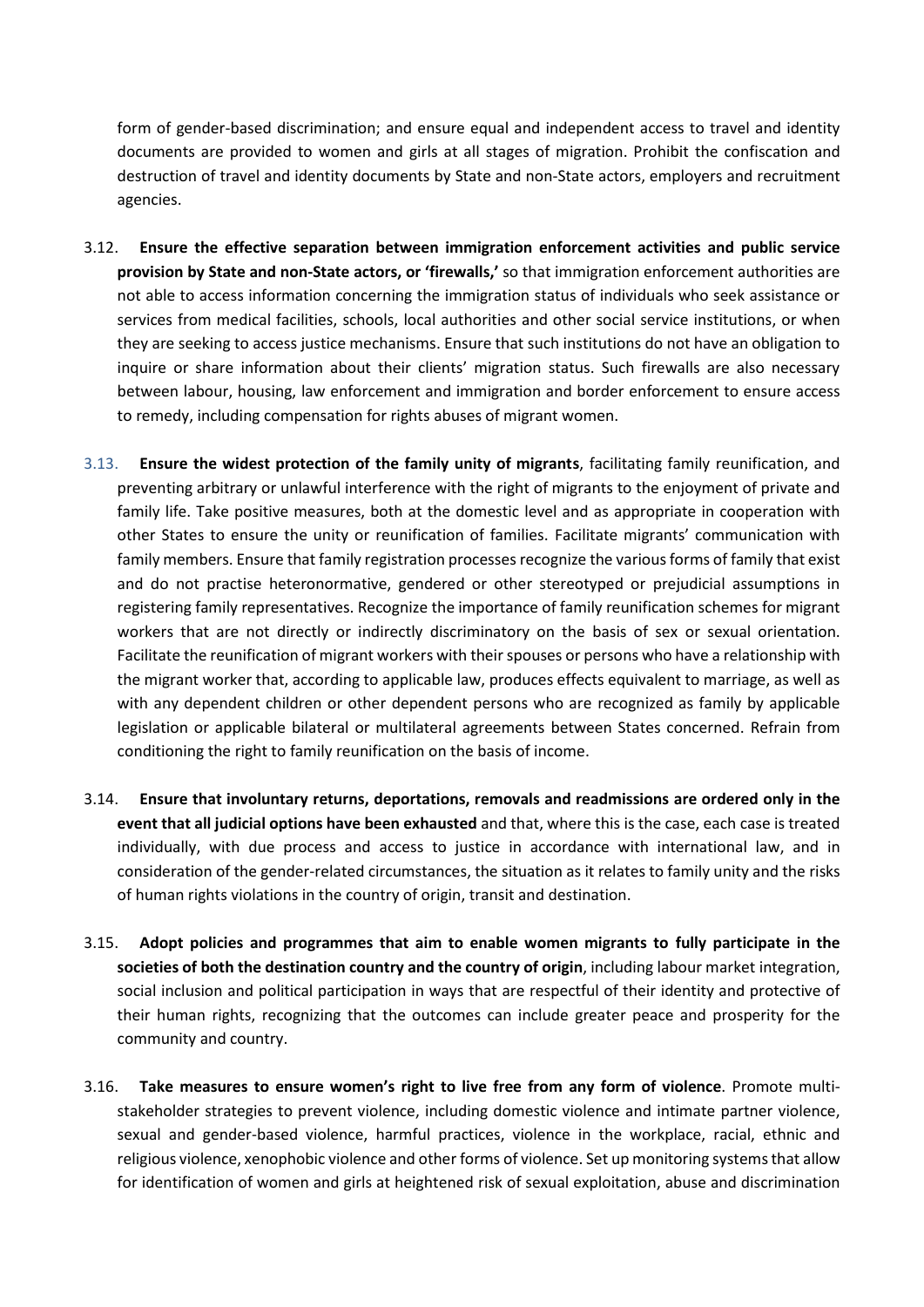based on gender, in order to mitigate and prevent these risks. This includes measures to support women 'left-behind' following the migration of a spouse or partner. Take measures to prosecute and punish all migration-related human rights violations against women, whether perpetrated by public authorities or private actors.

- **4. Migrant women and girls' access to human rights-based, gender-responsive services**
- 4.1. **Recognize that the opportunities and benefits that migration can afford to women and girls are dependent on the provision and access to human rights-based and gender-responsive services**.
- 4.2. **Provide access to gender-responsive healthcare services** in line with international laws, norms and standards, ensuring such access is not restricted on the basis of migration status, especially in relation to reproductive and sexual health care, including safe and effective methods of modern contraception, emergency contraception, safe and accessible abortion care, maternal health care, pre- and post-natal care, services for sexually transmitted infections and specialized care for sexual violence survivors. In particular, recognize that women with irregular migration status in countries of transit and destination often struggle to access these services without cost and may face physical harm and risk of deportation as a direct consequence. Any HIV testing should be provided on a voluntary basis with pre- and post-test counselling, informed consent and in privacy.
- 4.3. **Provide access to mental health and social services** in line with international laws, norms and standards, ensuring such access is not restricted on the basis of migration status. Provide access to such services in a culturally and linguistically appropriate way without stigma and through advocacy and the provision of cultural mediators.
- 4.4. **Establish confidential gender-based violence prevention and protection services and functioning national and transnational referral pathways** that are universally applicable and accessible notwithstanding migration status. Ensure access to targeted services including psychosocial support, trauma counselling, legal advice and comprehensive healthcare.
- 4.5. **Provide access to justice and due process for women at all stages of migration**, including the provision of free legal aid and access to gender-responsive and culturally appropriate legal representation, counselling, information and other material assistance, including interpretation and translation services to all migrants to enable their access to rights such as the right to an individual examination, a judicial and effective remedy, the right to appeal and support in the defence of claims. Upon exhaustion of national justice processes, provide access to regional or international mechanisms.
- 4.6. **Counter the challenges faced by women in accessing formal remittance transfer systems** to reduce remittance costs in line with commitments made under the 2030 Agenda for Sustainable Development. Provide access to remittance transfer systems, financial inclusion and financial literacy training regardless of migration status orinformal employment status. Incorporate a gender perspective in financial inclusion policies and strategies in the context of new remittance platforms.
- 4.7. **Provide access to safe and confidential reporting services for migrant women who experience human rights abuses.** Ensure that access to such services is not dependent on immigration status and available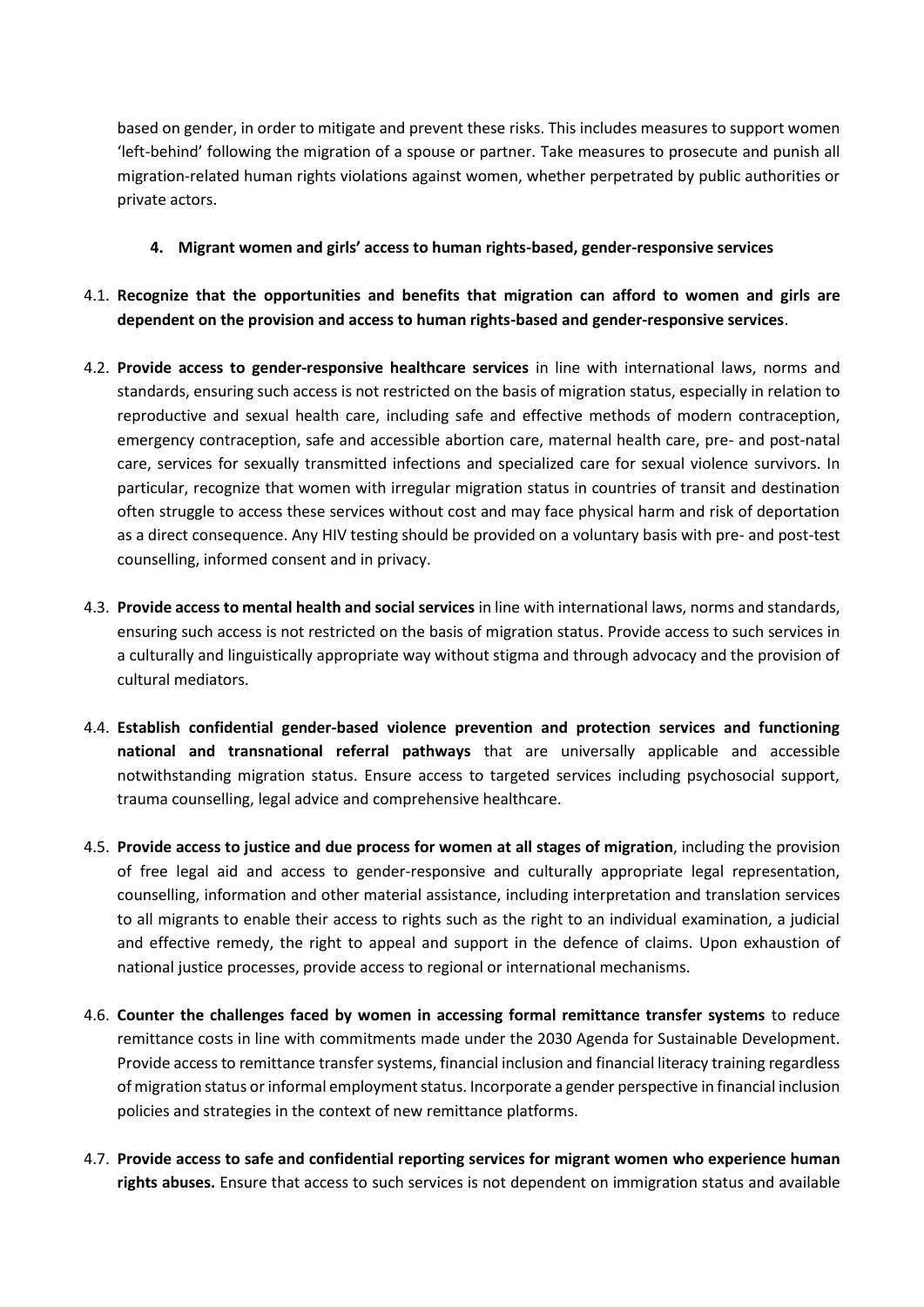regardless of whether human rights abuses occur in the family, the community or are perpetrated or condoned by State or non-State actors. Ensure availability of safe, culturally appropriate and gendersensitive spaces and processes with adequately trained male and female case workers, interviewers and independent interpreters. Recognize that interviewers should be sufficiently trained to be responsive to possible trauma and emotional distress, in particular for victims of sexual violence or other forms of violence.

4.8. **Provide comprehensive socio-economic, psychological, legal, and orientation services to returning women and girls**, before, during and after the returning process, with the aim of facilitating their reintegration. Provide access to complaints/reporting mechanisms that protect women against reprisals, identify and address coercion and abuse and ensure safe and sustainable reintegration, including services to recognize and certify the skills and competences of returning women.

### **5. Migrant women's labour rights, access to decent work and social protection**

- 5.1. **Ensure that national laws including constitutional, administrative and civil and labour codes provide women migrant workers, in particular domestic workers, with the same rights and protections that are extended to all workers**, with respect to the terms and conditions of employment, including wages, working time, rights in the workplace including those within private homes and those on temporary or agency contracts, health and safety, social dialogue including freedom of association and collective bargaining, recognition of skills and qualifications and social protection including social services and insurance. Ensure such laws also provide mechanisms for monitoring the workplace conditions of migrant women, especially in jobs where women predominate.
- 5.2. **Ensure the effective promotion and protection of the labour rights of women migrant domestic workers** in relation to, inter alia: normal hours of work, overtime compensation, periods of daily and weekly rest, paid annual leave; maternity leave, access to pension schemes; the right to a safe and healthy work environment; elimination of all forms of forced or compulsory labour; decent living conditions that respect privacy; freedom of movement and communication; effective recognition of the right to collective bargaining; effective protection against all forms of abuse, harassment and violence; the right to keep hold of travel and identity documents; and the right to change employers.
- 5.3. **Strengthen or make provision for adequate supervision of working conditions** for migrant women by the competent labour market authorities or duly authorized bodies, such as labour inspection services. Ensure particular provisions are developed and enforced in relation to the specific characteristics of domestic work, in accordance with national laws and regulations. Differentiate between the familial living space and the work place for migrant workers in domestic service.
- 5.4. **Establish effective complaints mechanisms** and ensure that women migrant workers have recourse to enforceable, timely and affordable remedies, including access to an independent, fair tribunal and to legal aid as necessary, regardless of nationality, migration or residence status. Ensure that women migrant workers are able to make complaints against their employers or others, including on grounds of sexual harassment in the workplace, and have access to remedies including for unpaid wages and compensation for violations of labour rights. Ensure unrestricted and effective access to judicial remedies without fear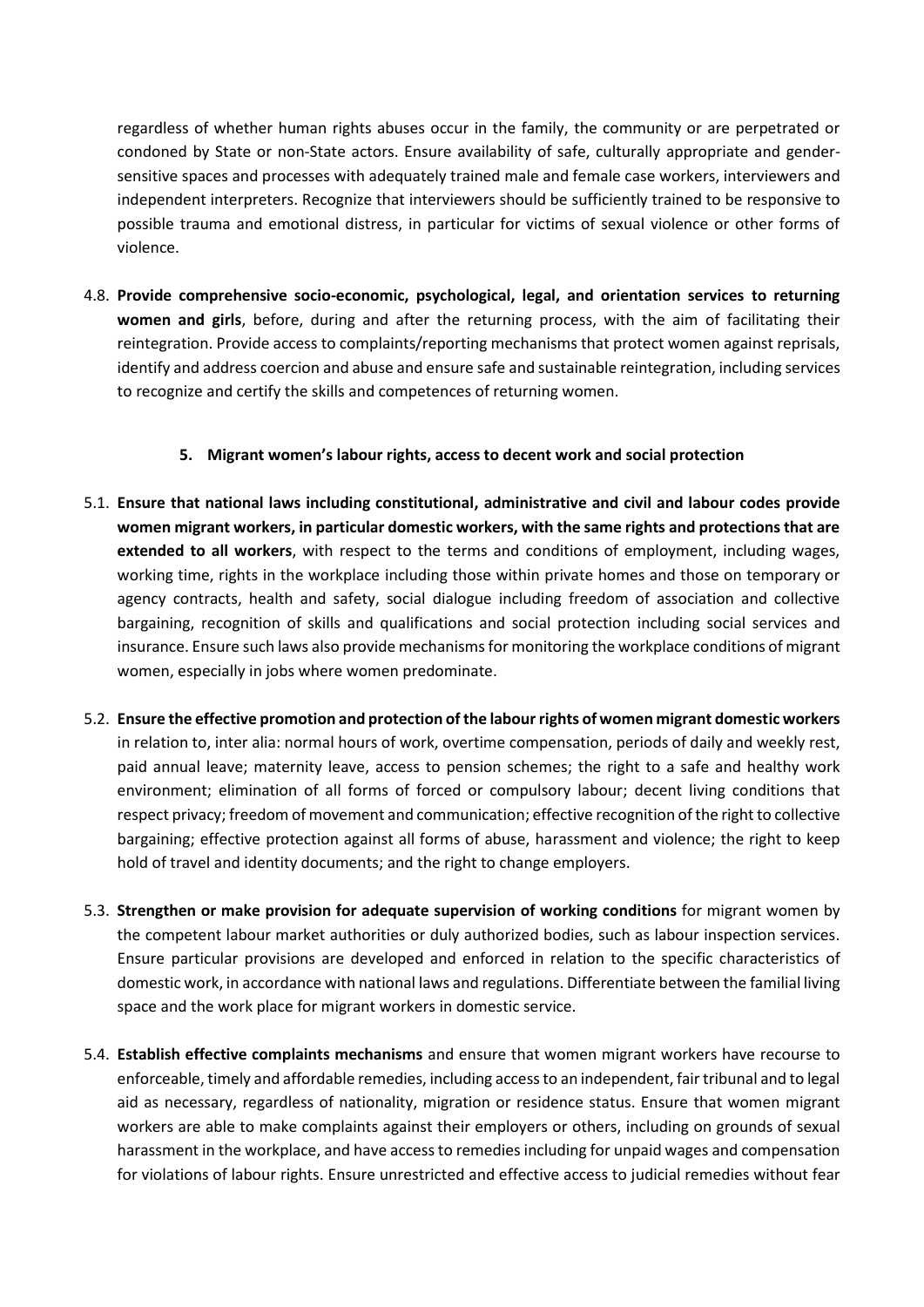of reprisals and expulsions. Provide mediation services so that migrant workers and their employers have the opportunity to mediate their dispute without reference to formal mechanisms, where desirable.

- 5.5. **Provide full access to workers' compensation, disability, long-term illness, death benefits and supplementary insurance schemes** for women migrant workers and their families in the case of occupational injuries or accidents, irrespective of migration or residence status. Ensure equality of access with nationals, regardless of residency or migration status, and that such access continues upon return to country of origin.
- 5.6. **Ensure bilateral and regional agreements pertaining to labour migration or mobility comply with and refer directly to international human rights law, norms and standards**. Ensure that all such agreements specifically address human rights and provide inclusion of healthcare and social protection for migrant workers, and do not foster discriminatory practices in employment or restrict access to sector-specific work visas for women. Ensure that such agreements contain specific provisions for workers in vulnerable situations (such as migrant women with an irregular status or migrant domestic workers), are genderresponsive and include gender-sensitive monitoring mechanisms. Include provisions for joint regulation and alignment of employment standards. Where possible, adopt formal, bilateral labour agreements rather than non-binding Memoranda of Understanding instruments.
- 5.7. **Ensure migrant women have access to standardized contracts of employment and that all contracts of employment are free, fair and fully consented to, transparent, enforceable and in a language the migrant worker understands.** Include provisions in such contracts that specifically address labour rights, and outline all aspects of the parameters of work including for example: wages, benefits and deductions; job description; location, hours and duration of work; housing conditions (where applicable); transportation; and facilities for pregnant women. Require that employers are signatories to such contracts and enhance regulations of such contracts and related visa schemes.
- 5.8. **Ensure that employment policies promote equality of opportunity and equal treatment for migrant women in the labour market**, in particular through targeted vocational training, skills development, recognition programmes and active labour market policies. Seek to reduce informality and labour market segmentation based on gender and nationality, and enhance occupational mobility both within and outside of female dominated sectors. Recognize that policy coherence between labour migration and employment and social policies, including welfare and care policies, is essential to addressing barriers to accessing decent work opportunities for migrant women in countries of origin, transit and destination.
- 5.9. **Develop and strengthen social protection policies** that benefit women in migration and their families, especially children, and address the difficulties migrant women face in accessing social protection due to eligibility requirements, cost and time constraints, limitations in portability and transferability of benefits, including pensions and employment benefits, as well as due to a lack of information and language barriers in countries of origin, transit and destination. Recognize that failure to provide social protection not only infringes on the enjoyment of the rights of migrant women, but further constrains progress towards gender equality and women's empowerment. Recognize that the sectors in which migrant women work commonly support social welfare in countries of destination. Similarly, migrant women's remittances may supplement poor social protection in countries of origin.